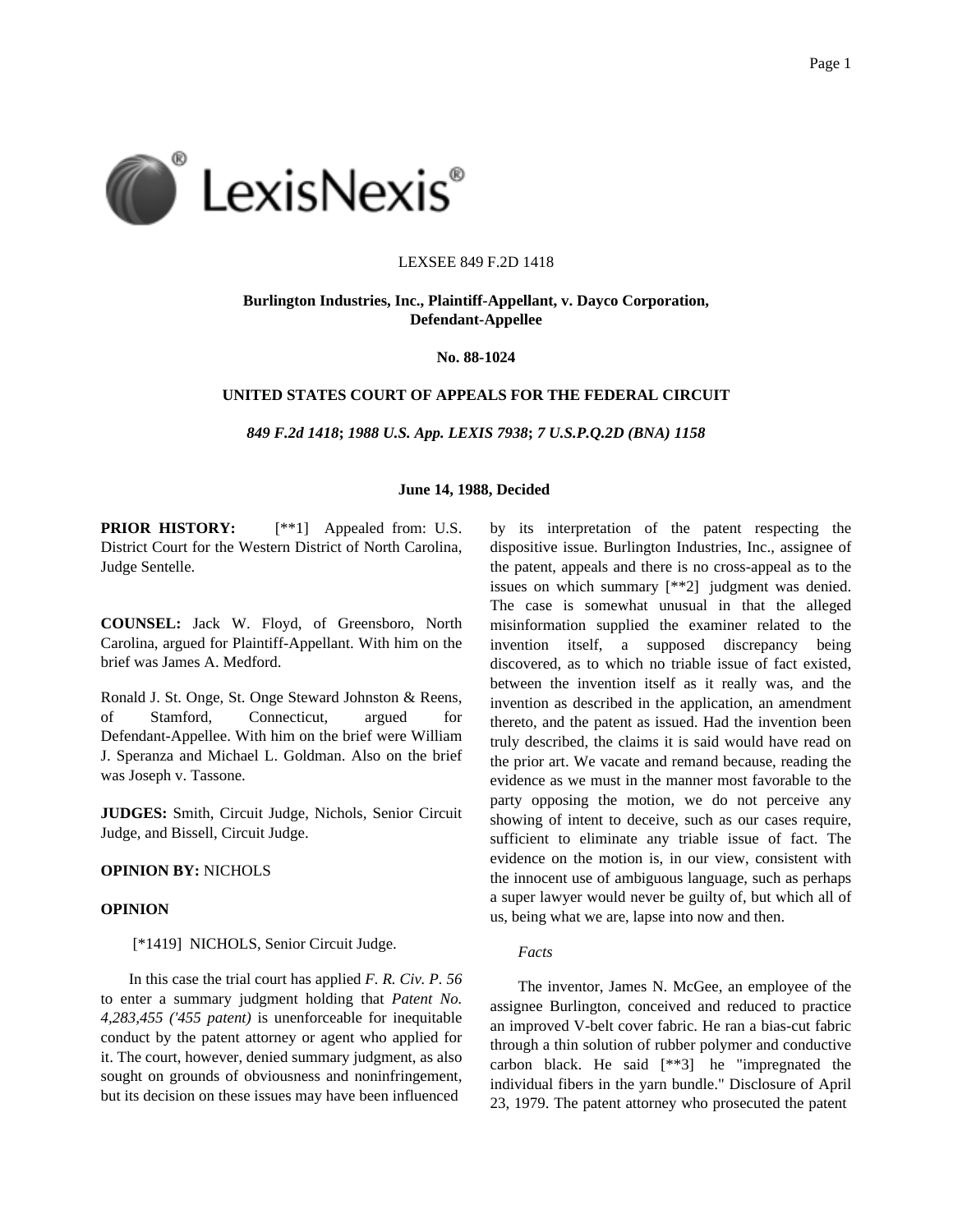### 849 F.2d 1418, \*1419; 1988 U.S. App. LEXIS 7938, \*\*3; 7 U.S.P.Q.2D (BNA) 1158

application says \* he understood the invention covered by the patent was to "impregnate the fiber bundles and encapsulate the individual fibers," and it never occurred to him the patent he applied for would or could be read as claiming an ability to impregnate the individual fibers. To a lay reader it might appear, as it certainly did to the trial judge, that the two phrases mean something different, but the attorney says he and others unconsciously inserted the word "bundles" after the word "fiber." The patent itself, summary, specifications, and claims, use both phrases with a fine impartiality. Moreover, no one asserts there was more than one invention: thus the correct full description of it must be one or the other and cannot be both, taken literally. The importance of the issue derives from the trial court's belief that by claiming impregnation of individual fibers, the patent attorney avoided a prior art rejection which he at first confronted and which caused a Patent and Trademark Office (PTO) rejection of the first application.

> \* Vanderhye affidavit JA 242 and ff. In reaching our decision, we have not relied on any materials not considered by the trial court in making its decision.

# [\*\*4]

In the "detailed description" we read: The continuous fabric strip 12 formed during slitting is then treated with a fluid mix of elastomeric polymeric material to impregnate in the yarn bundles thereof and to encapsulate the individual fibers of such bundles with the polymeric material. [Col. 2, line 61.]

[\*1420] The numeral 12 refers to Fig. 1 of the patent which shows means to coat the belt by running it through a shallow dish containing the fluid mix 13. Here the inventor carefully avoids saying he impregnates the fibers. Yet he goes on:

> The fluid mix 13 according to the present invention preferably has a low viscosity so that impregnation of the fibers is insured. [Col. 3, line 13.]

Later he reverts to the first formulation:

The purpose being to provide a solvent mix of suitable viscosity permitting effective yarn bundle impregnation to coat

the individual fibers. [Col. 3, line 43.] (\* \* \* the present invention deliberately avoids dyeing in favor of coloring only the fiber surface by pigmenting.) Since each of the fibers of the present cover fabric is encapsulated with the impregnating polymeric material \* \* \*. [Col. [\*\*5] 5, line 19.]

Thus, the writer continuously shifts his phraseology while apparently under the impression he is saying the same thing. A like phenomenon occurs in the patent claims:

> Claim 1 adopts once more the phraseology of the more careful formulation:

> \* \* \* the individual fibers of said yarns being encapsulated in a dried pigmented elastomeric polymer, \* \* \*.

> Claim 2 is dependent on Claim 1. Yet claim 3 declares:

> > the fabric cover being produced from a continuous fabric strip by impregnating the individual fibers.

Claims 4 and 5 again impregnate "the individual fibers." There follow some dependent claims, and Claims 12 and 13 again impregnate the fabric, while 16 impregnates the individual fibers once more.

In the original application, with 20 claims, a similar confusion is found--we say confusion if one assumes the inventor had made but one invention and that he knew, as he says, of no way a mix such as he described would impregnate the individual fibers if they were man made; also, if the mix did impregnate the individual fibers, the asserted advantage of white showing through, revealing the extent of wear, when the outer encapsulation  $[**6]$ wore off, would be lost. [Col. 1, line 62 to Col. 2, line 14.] The confusion could not possibly have been the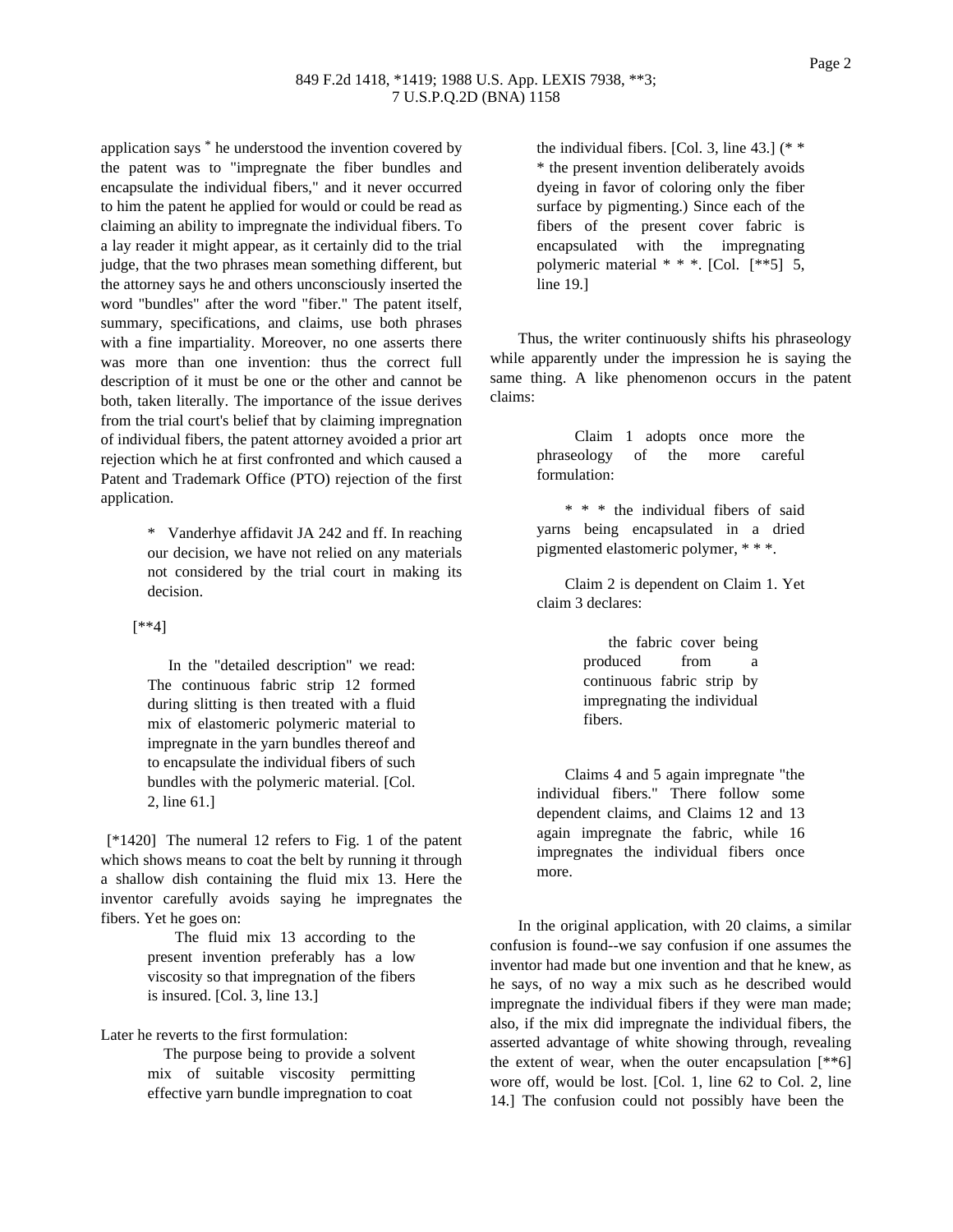product of any rejection by the examiner as it obtained in the file papers from the beginning.

Mr. Robert A. Vanderhye, the patent attorney who prosecuted the application, asserted in an affidavit that he used the shorter formulation, as illustrated in Claim 3 as "shorthand" for a "complicated concept." He "unconsciously" inserted the word "bundles" after the word "fiber." We do not have any explanation by the examiner of his mental attitude, but it is difficult to believe he did not share in the patent attorney's mistake. He must be charged with notice of the actual contents of the patent, as issued with his approval, and it is difficult to believe he would not have noticed the confusion, and demanded a clarification, if he had ever consciously adverted to there being a difference in meaning between impregnating an individual fiber and impregnating a bundle. The trial court, after the controversy had arisen, and with the "20-20 vision of hindsight," read the patent entirely differently than did those concerned with its issue, and we wonder how anybody skilled in patent [\*\*7] law and practice could have generated such confusion without a sinister purpose. That is the fascinating puzzle this case presents.

#### *Discussion*

We start with the proposition that to sustain a motion for summary judgment the court must determine that there is no triable issue of material fact, because on the version most favorable to the party opposing the motion, that party still cannot prevail. *Howes v. Medical Components, Inc., 814 F.2d 638, 643, 2 USPQ2d 1271, 1273 (Fed.Cir. 1987)*; *KangaROOS U.S.A., Inc. v. Caldor, Inc., 778 F.2d 1571, 1573-74, 228 USPQ 32, 33 (Fed.Cir. 1985)*. In reviewing a trial court's grant of summary judgment, an appellate court is not bound by the "clearly erroneous" rule, because proper summary judgment is not based on debatable findings of fact. *Cable Electric* [\*1421] *Products, Inc. v. Genmark, Inc., 770 F.2d 1015, 1020, 226 USPQ 881, 885 (Fed.Cir. 1985)*; *Lemelson v. TRW, Inc., 760 F.2d 1254, 1260, 225 USPQ 697, 700 (Fed.Cir. 1985)*. [\*\*8]

By *37 C.F.R. § 1.56(d)*, the PTO will now not grant a patent when fraud on the office was attempted, or the duty of disclosure was violated through bad faith or gross negligence. This court will not hold unenforceable a patent once granted in the absence of an intent to mislead, although the nondisclosure of facts of which the applicant should have known the materiality may justify an

inference of intent to mislead in appropriate cases. *FMC Corp. v. Manitowoc Co., 835 F.2d 1411, 1415, 5 USPQ2d 1112, 1115 (Fed.Cir. 1987)*. Construction of disputed claims requires reference to the specifications, the prosecution history, and the other claims. *Fonar Corp. v. Johnson & Johnson, 821 F.2d 627, 631, 3 USPQ2d 1109, 1112 (Fed.Cir. 1987)*, *cert. denied*, *484 U.S. 1027, 108 S. Ct. 751, 98 L. Ed. 2d 764 (1988)*. Expert testimony as to the understanding of those skilled [\*\*9] in the art may be necessary. *Moeller v. Ionetics, Inc., 794 F.2d 653, 656, 229 USPQ 992, 994 (Fed.Cir. 1986)*. In a classic statement, it is said the inventor may be his own lexicographer. *Autogiro Company of America v. United States, 181 Ct. Cl. 55, 384 F.2d 391, 397, 155 USPQ 697, 702 (Ct. Cl. 1967)*. But he must use his words consistently in the claims and in the specifications. *Fonar Corp., 821 F.2d at 632, 3 USPQ2d at 1113*.

Here the trial court's theory required it to suppose that the examiner rejected the original application because it read on two prior art patents, Brown, *Patent No. 2,518,220* ('220) and Foti, *Patent No. 3,962,511* ('511). In order to refute that, McGee's counsel, Vanderhye, persuaded the examiner of a falsehood, *i.e.*, that the McGee invention involved the impregnation of individual fibers, while "in truth and in fact" it involved impregnation of fiber bundles or yarn and only encapsulated the individual fibers.

If the examiner really ever believed the McGee invention involved the impregnation of individual fibers, he ought to have been given pause by some of the claim language. He might have been [\*\*10] thereby disabused of his false notion, or he might have thought to look at the specifications. There he would have found much to refute the idea that McGee impregnated the individual fibers, and much to support the notion that he, or his attorney, was using language in a manner peculiar to himself, *i.e.*, was being his own lexicographer. It is hard to read the specifications and not conclude that the writer of them, his own lexicographer, perceived no clear difference between impregnating a fiber and impregnating a bundle. He used both sets of words, referring to the same diagram, Fig. 1, as depicting both. Rather than anyone being a crook, it is surely a permissible inference that both the applicant's attorney and the examiner were alike confused, not being possessed of the analytical vision of hindsight. This may be a mistaken inference, but on summary judgment it cannot be rejected out of hand in favor of a less plausible